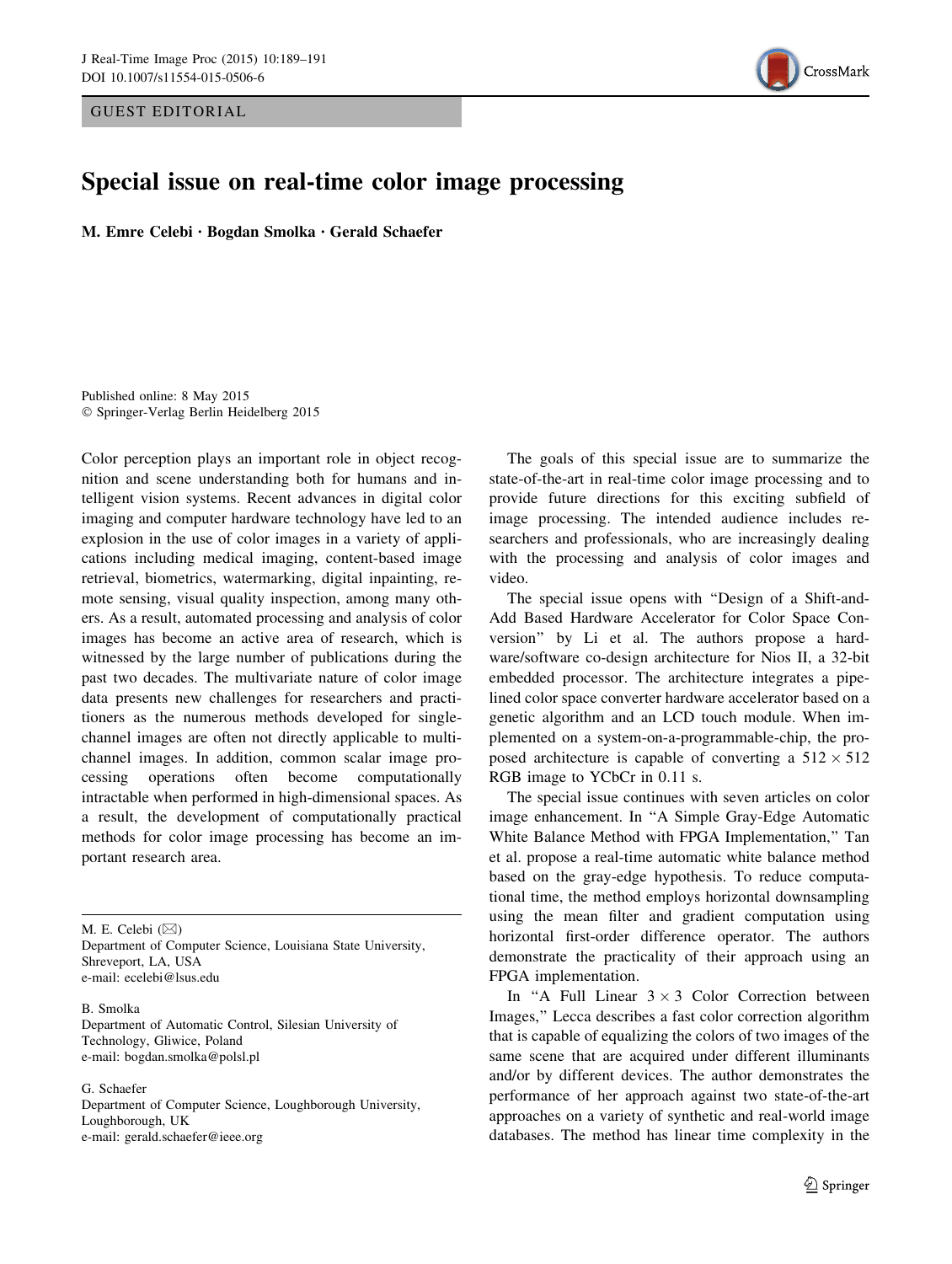number of pixels, is invariant to scaling and rotation, and does not require any sensor preprocessing.

In ''Novel Multi-scale Retinex with Color Restoration on Graphics Processing Unit,'' Jiang et al. proposes an improvement over the Mutli-scale Retinex with Color Restoration algorithm. The authors then describe a GPU accelerated implementation of their improved contrast enhancement algorithm. In their experiments with  $1024 \times$ 1024 images, the authors obtain an impressive  $45\times$ speedup over the single-threaded CPU implementation.

In ''An Adaptive Dynamic Range Compression with Local Contrast Enhancement Algorithm for Real-Time Color Image Enhancement,'' Tsai and Huang propose a fast color image enhancement method that uses dynamic range compression based on an image-dependent nonlinear intensity-transfer function and local contrast enhancement. The authors also present an accelerated version of their method based on two-dimensional lookup table and linear interpolation. Extensive experiments demonstrate that the proposed enhancement method achieves real-time performance on 1080p video streams.

In ''High Dynamic Range Imaging Pipeline on the GPU," Akyüz describes how the high dynamic range imaging (HDRI) pipeline, from HDR image assembly to tone mapping, can be implemented exclusively on the GPU. The author also explains the trade-offs that need to be made for improving efficiency and shows timing comparisons for CPU versus GPU implementations of the HDRI pipeline.

In ''Adaptive Rank Weighted Switching Filter for Impulsive Noise Removal in Color Images,'' Smolka et al. presents a new approach to the problem of impulsive noise suppression in color images. The proposed switching filter is based on rank-weighted, cumulative dissimilarity measures, which are utilized for the detection of contaminated pixels. This novel design enables the filter to adapt its parameters to the image corruption intensity. Comparisons with existing denoising schemes show that the introduced technique more efficiently removes the impulsive noise, while better preserving image details. The low computational complexity of the proposed design enables its application in real-time computer vision tasks.

In ''Fuzzy 3D Filter for Color Video Sequences Contaminated by Impulsive Noise,'' Ponomaryov et al. describe a fuzzy filter designed to restore image sequences contaminated by impulsive noise. The new filtering scheme analyzes the fuzzy spatial gradient values calculated in the direction of the neighboring pixels in three successive video frames. The detection of impulse noise is based mainly on the correlations between the frame components and the filter output is calculated using the fuzzy weights assigned to the spatio-temporal local neighborhood. Comparisons of the restoration quality obtained using the new approach with the state-of-the-art designs, exhibit the excellent properties of the proposed video denoising framework.

The special issue continues with two articles on color image segmentation. In ''An Effective Real-Time Color Quantization Method Based on Divisive Hierarchical Clustering,'' Celebi et al. describe a fast and effective color reduction method based on divisive hierarchical clustering. The authors employ the commonly used binary splitting strategy along with several carefully selected heuristics that ensure a good balance between effectiveness and efficiency. Experiments on a diverse set of publicly available images demonstrate that the proposed method outperforms 15 well-known quantizers. Trieu and Maruyama, in their work titled ''Real-Time Color Image Segmentation Based on Mean Shift Algorithm Using an FPGA,'' describe the details of a fast implementation of a well-known image segmentation algorithm. Computational complexity reduction is achieved using a cache memory that allows accessing pixels belonging to the local image neighborhood. Additionally, the region merging process is also accelerated using the proposed processing pipeline. Performance analysis shows that the described implementation architecture can be used for real-time applications in which segmentation of objects play a significant role.

The special issue continues with three articles on detection. In their paper ''Novel Haar Features for Real Time Hand Gesture Recognition using SVM,'' Hsieh and Liou propose a robust real-time vision system performing an adaptive face and skin detection and hand gesture recognition. For the classification of dynamic gestures, novel Haar-like features are investigated and an efficient algorithm utilizing a Support Vector Machine classifier is developed. Experimental results reveal the high accuracy of the proposed hand gesture-recognition system.

The problem of skin detection is also investigated in a paper titled ''Dynamic Approach for Real-Time Skin Detection,'' by Akmeliawati et al. To accurately detect human skin color pixels and to decrease the number of false results, a prior face or hand detection model is developed using Haar-Like features and AdaBoost technique. To decrease the computational cost, a fast search algorithm for skin detection was elaborated. Experimental analyses show that level of performance reached in terms of detection accuracy and processing time allows this approach to be an satisfactory choice for real-time skin blob tracking.

Losson and Macair, in their paper ''CFA Local Binary Patterns for Fast Illuminant-Invariant Color Texture Classification,'' present an approach to color texture analysis that does not require demosaicing of the CCD data. Their approach relies on rank-based local binary pattern texture descriptors that are calculated from component images of the color filter array data, and is shown to provide better